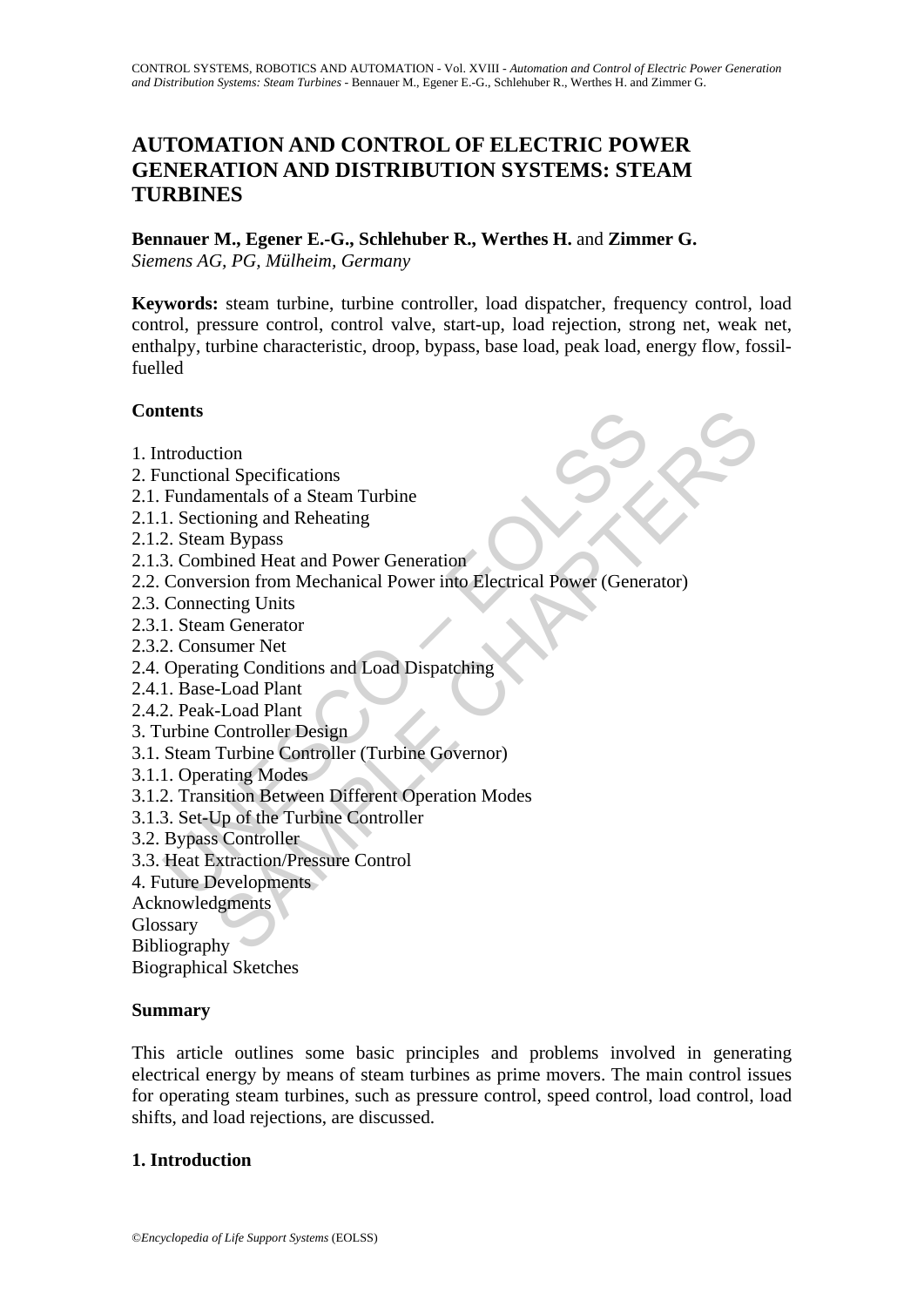A steam turbine is a module to convert heat energy into mechanical energy. Thus it is one link in the chain of energy conversions with the aim of generating electrical energy. The first known energy conversions date back to the Stone Age when humans learned to transform mechanical or chemically stored energy into heat. The reversed process, turning heat into mechanical or electrical energy, however, was proven possible only in 1698 with Thomas Newcomen's development of a piston steam engine.

 A disadvantage of the Newcomen engine lay in the fact that heating and cooling took place in the same cylinder with each stroke. Thus only a few strokes per minute were possible. Commercial use of the steam engine became feasible after 1764 when James Watt improved the Newcomen engine by adding a separate condenser. Additionally, Watt developed an engine that rotated a shaft instead of providing the up-and-down motion of a pump. Further refinement of the original reciprocating engine led to a steam turbine, which may be regarded as the central part of a fossil-fuelled power plant.

Steam turbines were used as prime movers for electrical generators after the invention of the self-excited generator in 1869 by v. Siemens, along with improvements by Edison and Upton that made it suitable for industrial use. The world's first permanent, commercial central power system came into operation in lower Manhattan in September, 1882.



Figure 1. Power plant in 1891

In order to produce electrical energy, a series of energy conversions are conducted in fossil-fuelled power plants. Firstly, chemical energy stored in the form of fuel and oxygen is, by the process of combustion, transformed into thermal energy. In a second step, the heat energy is used to produce superheated steam. Steam turbines are designed to transform as much potential energy stored in steam as possible into mechanical energy. Finally, a generator transforms mechanical energy into electrical energy, which is available as electric current.

Unfortunately, the energy conversion at every stage as described above is imperfect. In addition to the intended conversions, energy transfers to exhaust gas, waste heat, and mechanical losses have to be considered. The scheme of energy conversion as well as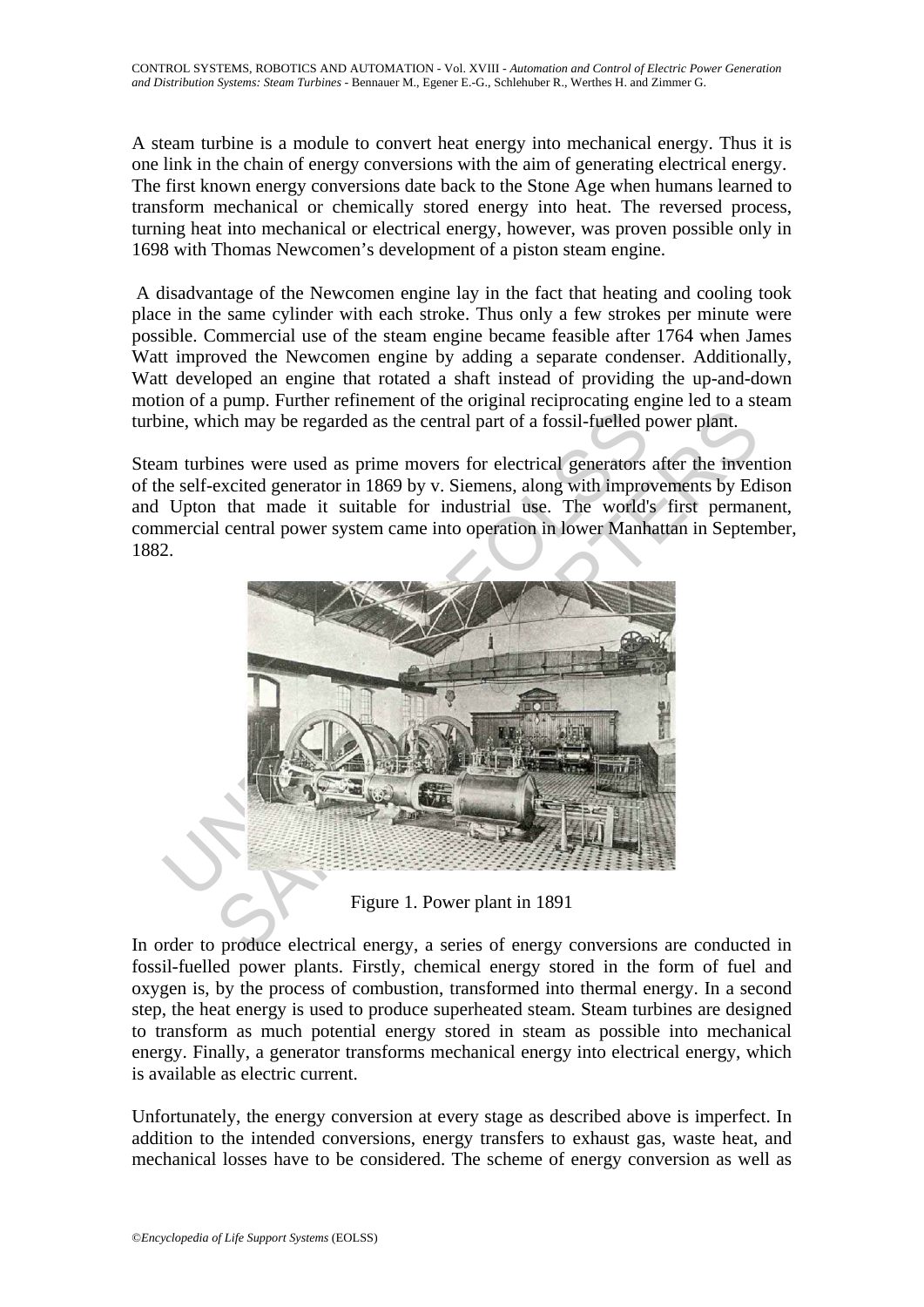the energy flows are illustrated in Figure 2. Figure 3 schematically depicts a steam turbine embedded in a coal-fired power plant.



Figure 2. Energy conversion in a fossil-fuelled power plant

The energy that can be extracted from the steam is conveniently expressed in terms of the enthalpy drop across the turbine. The realizable enthalpy drop across a turbine increases with increased temperature and pressure of the steam delivered by the steam generator, and reduced turbine exit pressure.



Figure 3. Components of a fossil-fuelled steam power plant; schematic overview

Since the early days, steam turbine development has undergone rapid progress. Until the early 1960s, the maximum rate of a steam turbine was around 150 MW, featuring an initial steam temperature of around 525 °C (977 °F) and a pressure of 125 bar (1813 pd  $inch^{-2}$ ). The end of the 1960s saw a rapid increase in steam turbine rate, which reached its temporary peak in the mid-1970s when steam turbines ratings of up to 800 MW became feasible. Possible steam temperature increased only a little, to around 535 °C, but steam pressure rose up 245 bar (e.g. Maasbracht power plant, Maastricht, 1974, 535 °C, 245 bar, 630 MW). Today, fossil-fuelled steam power plants reach a rating of up to 1100 MW, with live steam temperature up to 580  $^{\circ}$ C and live steam pressure up to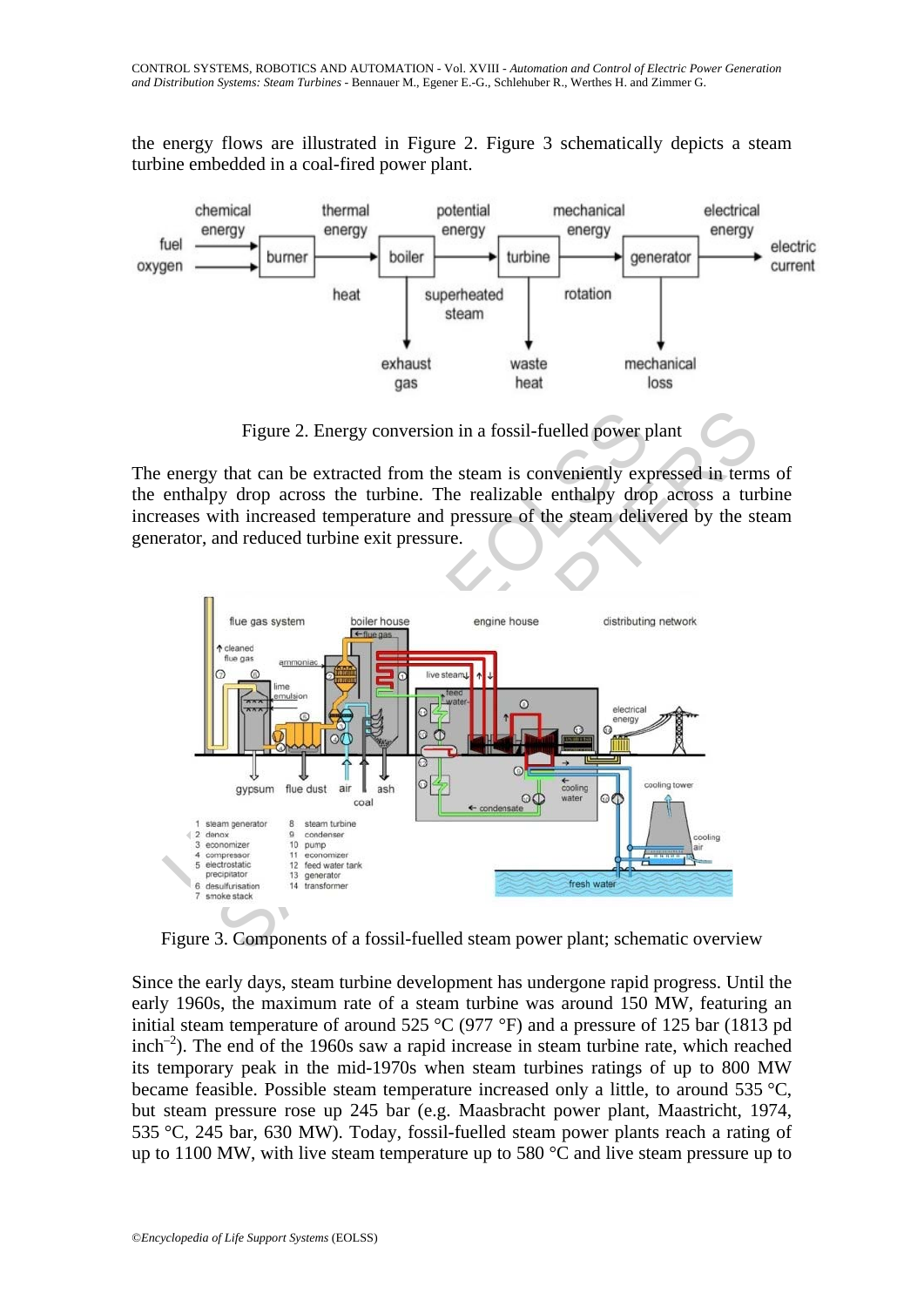265 bar (e.g. Frimmersdorf power plant, RWE Essen, 1995, 1025 MW, 575 °C, 265 bar). In modern power plants, a —that is the ratio between the produced and the originally invested energy—of up to 46% can be achieved. Even better efficiency is obtained when a steam turbine is used in a combined cycle process. This means that a gas turbine and a steam turbine are combined into a single unit. In this case, the gas turbine's waste heat is recovered to produce the steam required by the steam turbine. Here efficiency of up to 60% is feasible.

Steam power plants are designed within a large rating range. The design point starts at 50 MW in a combined cycle plant, or at 100 MW in a stand-alone steam power plant, and goes up to approximately 1100 MW. For example, the lignite-fired power plant "Frimmersdorf," where the turbo set was manufactured by Siemens KWU, is designed for a rating of 1030 MW; the lignite-fired power plant "Schwarze Pumpe" has two separate blocks, each designed for a rating of 874 MW.



Figure 4. Lignite-fired power plant "Schwarze Pumpe," built in 1997

In contrast to hydroelectric power plants, which can be sited only where the environment suits their requirements, fossil-fuelled power plants have the advantage that they can be built almost anywhere. Unlike water—the driving force of hydroelectric power plants—coal and other fossil fuels can be transported to the site where they are required.

Unlike fuel and oxygen, electricity—the final product in the conversion process cannot be stored. To add to this problem, the supplier has almost no influence on the load at any time. Therefore, delivery has to be "just-in-time," which requires feedback control at every stage of the energy conversion.

# **2. Functional Specifications**

The central part of a steam turbine is a rotor that is turned by steam impinging against attached blades. The steam exerts a force on the blades in a tangential direction. Considering the steam as the driving force and a load as a resisting force, the rotor gains velocity as long as the driving force exceeds the resisting force. As soon as both forces match, the velocity remains constant. Since a turbine in a power plant drives an electric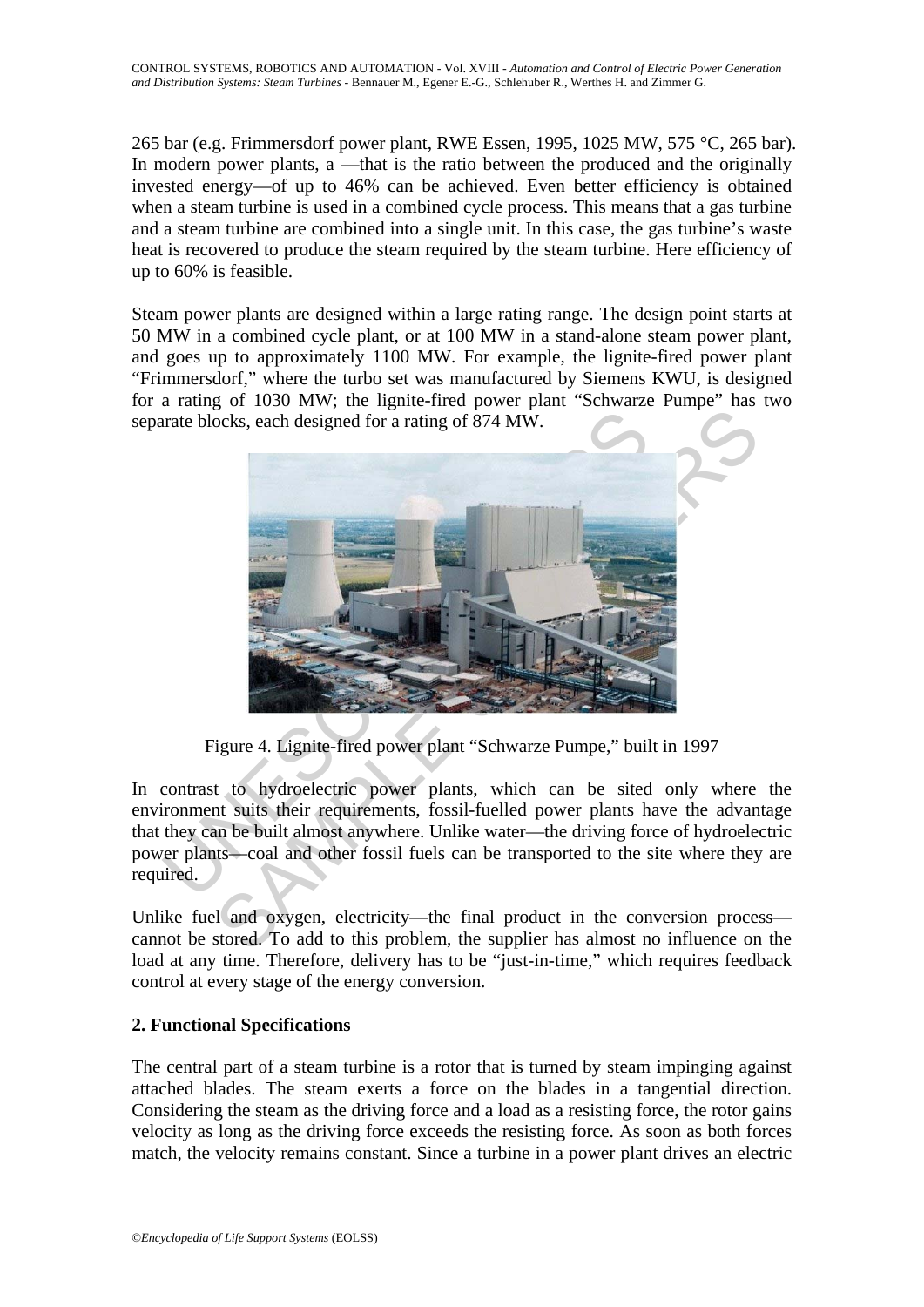generator, it must run at constant speed.

The turbine governor controls all major parts of the plant associated with start-up, loading, changes in operating conditions such as speed or load acceptance, and shutdown of the turbine. The main task of the turbine governor is to match power production with demand at all times during operation and thus keep the velocity constant. Obviously, therefore, the design of the governor has to take the interconnections between neighboring units into account. To give a better understanding, the basics of the units involved are outlined below.

### **2.1. Fundamentals of a Steam Turbine**

The basic task of a steam turbine is to convert steam power or enthalpy into mechanical power. Let *p* denote the steam pressure and *T* its temperature. Then the couple *(p,T)* defines the thermodynamic state of the steam. The absolute power  $P_s$  contained in steam is the product of the mass flow m and the internal enthalpy  $h$ , which is a function of the state of the steam,  $h = h(p, T)$ , thus

 $P_s = \dot{m} h = \dot{m} h(p,T)$ .

After being produced in the steam generator, the steam is continuously expanded inside the turbine until it finally reaches condenser pressure and temperature and therewith condenser enthalpy. The steam mass flow m through the turbine can be influenced through a control valve in front of the turbine. The lift  $h<sub>V</sub>$  of the control valve and the pressure before and after the valve determines the mass flow through the valve itself and finally the mass flow through the turbine.

Thus the steam flow from steam generator to condenser is basically as depicted in Figure 5.



Figure 5. Steam flow through a turbine

Operational details of steam generators and condensers are explained below.

Power transfer from steam to the rotating shaft of the turbine is carried out by leading the steam alternately through a guide wheel, which is fixed to the casing and determines the direction of the steam flow, and a rotating wheel, which is fixed to the shaft. In this process the internal steam enthalpy decreases and the turbine gains torque and/or velocity. A section containing a guide wheel and a rotating wheel, as depicted in Figure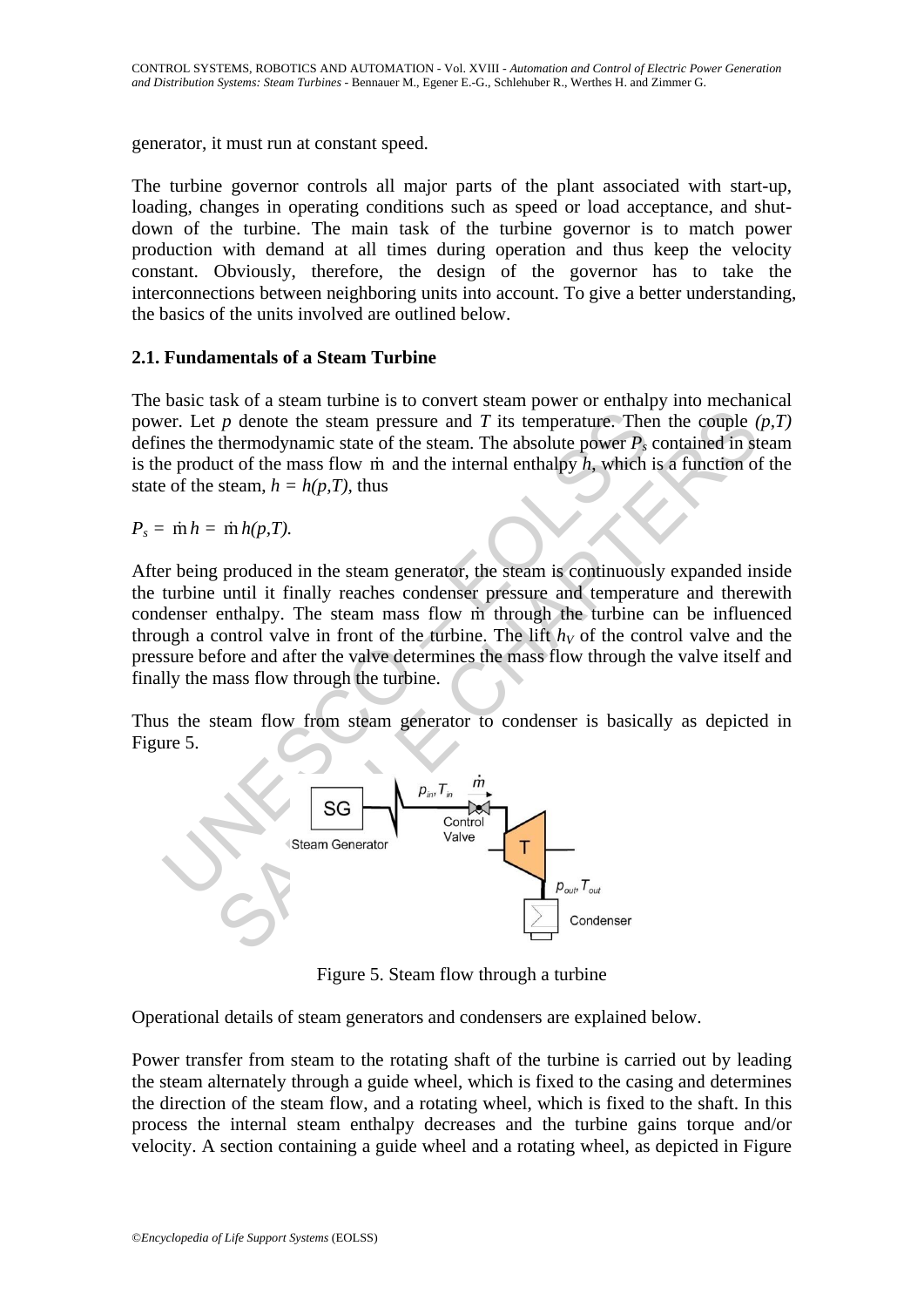#### 6, is called a stage of the turbine.



Figure 6. Guide wheel and rotating wheel.  $c_i$ : absolute velocities;  $w_i$ : velocities relative to the rotating wheel

The mechanical power, *Pmech*, produced by this process is the product of the turbine torque  $M_T$  and the turbine angular velocity  $\omega$ *, P<sub>mech</sub>* =  $M_T \omega$ *.* Power transfer from steam to rotation takes place according to the equation

 $P_{mech} = \omega M_T = \eta \text{ in } \Delta h$  (1)

 $\Delta h$  denotes the enthalpy difference between steam inlet and outlet and  $\eta$  the efficiency of the conversion.

que 6. Guide wheel and rotating wheel. c; absolute velocities; w<sub>i</sub><br>to the rotating wheel<br>mechanical power,  $P_{mech}$ , produced by this process is the proc<br>tue  $M_T$  and the turbine angular velocity  $\omega$ ,  $P_{mech} = M_T \omega$ . Power In a control context, a steam turbine can be regarded as a system with the valve lift  $h<sub>V</sub>$  as control input and the outgoing power *P* as the system output. In order to understand the different control issues involved in governing steam turbines, some more details of possible steam turbine operation modes need to be elucidated.

### **2.1.1. Sectioning and Reheating**

Guide wheel and rotating wheel. c; absolute velocities; w<sub>i</sub>: velocities relat<br>to the rotating wheel<br>anical power,  $P_{mech}$ , produced by this process is the product of the tur<br>and the turbine angular velocity  $\omega$ ,  $P_{mech} =$ In view of the great increase in volume during steam expansion, it is desirable to conduct the complete expansion process in a single turbine. Therefore, several stages are generally combined in a turbine section. Steam transition from one section to another gives the opportunity to spread the steam to two flows or to two (or more) identical sections. Generally, a turbine is sectioned into *HP* (high pressure), *IP* (intermediate pressure) and *LP* (low pressure) sections.



Figure 7. Turbine, divided into sections. First section: high pressure (HP); second section: intermediate pressure (IP), double flow; third section: low pressure (LP), tandem double flow.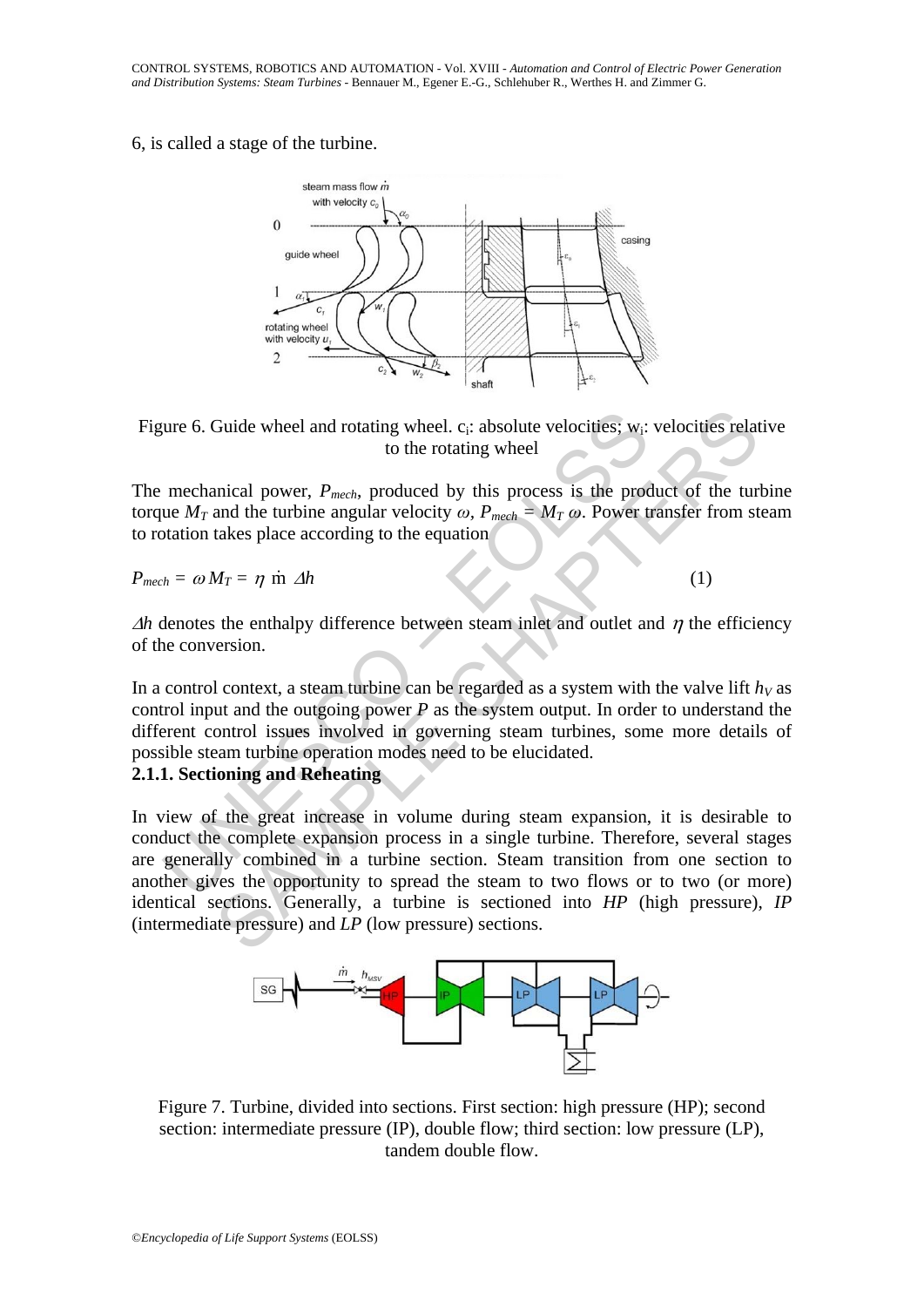In order to increase the efficiency of power generation, the steam may be reheated after being partly expanded in the first turbine section. To maintain pressure in the reheater, it is desirable to have another valve between the reheating section and the IP section. If the section in front of the IP section is large and thus able to store much thermal energy, this valve is essential to provide the possibility of quick energy blocking. The valve in front of the IP section is termed the reheat steam control valve or IP control valve. In order to tell the different control valves apart, the valve in front of the HP section is referred to as the main steam control valve.



Figure 8. Reheating after the HP section

### **2.1.2. Steam Bypass**

Figure 8. Reheating after the HP section<br>
2. Steam Bypass<br>
ome operating conditions, especially during start up or load-rejection<br>
2. Steam Bypass<br>
ome operator and/or the piping and vessel system to exceed an all<br>
pressu In some operating conditions, especially during start up or load-rejection, more steam may be produced than can reasonably be consumed. This could cause the pressure in the steam generator and/or the piping and vessel system to exceed an allowable limit, and this pressure has to be relieved through safety valves. A bypass station is build to avoid loss of steam. Generally, there are two (possible) bypass stations: one bypasses the HP section and takes steam to the reheater, and the other bypasses the IP and LP section and leads into the condenser.



Figure 9. Turbine with HP and IP bypass station

Obviously each bypass section needs an additional control valve. These valves are termed the HP bypass control valve and the IP bypass control valve, respectively. In addition, a nonreturn valve after the HP section is required to prevent steam from entering the turbine at the wrong side.

# **2.1.3. Combined Heat and Power Generation**

Some steam turbines are designed to also deliver process steam, for example for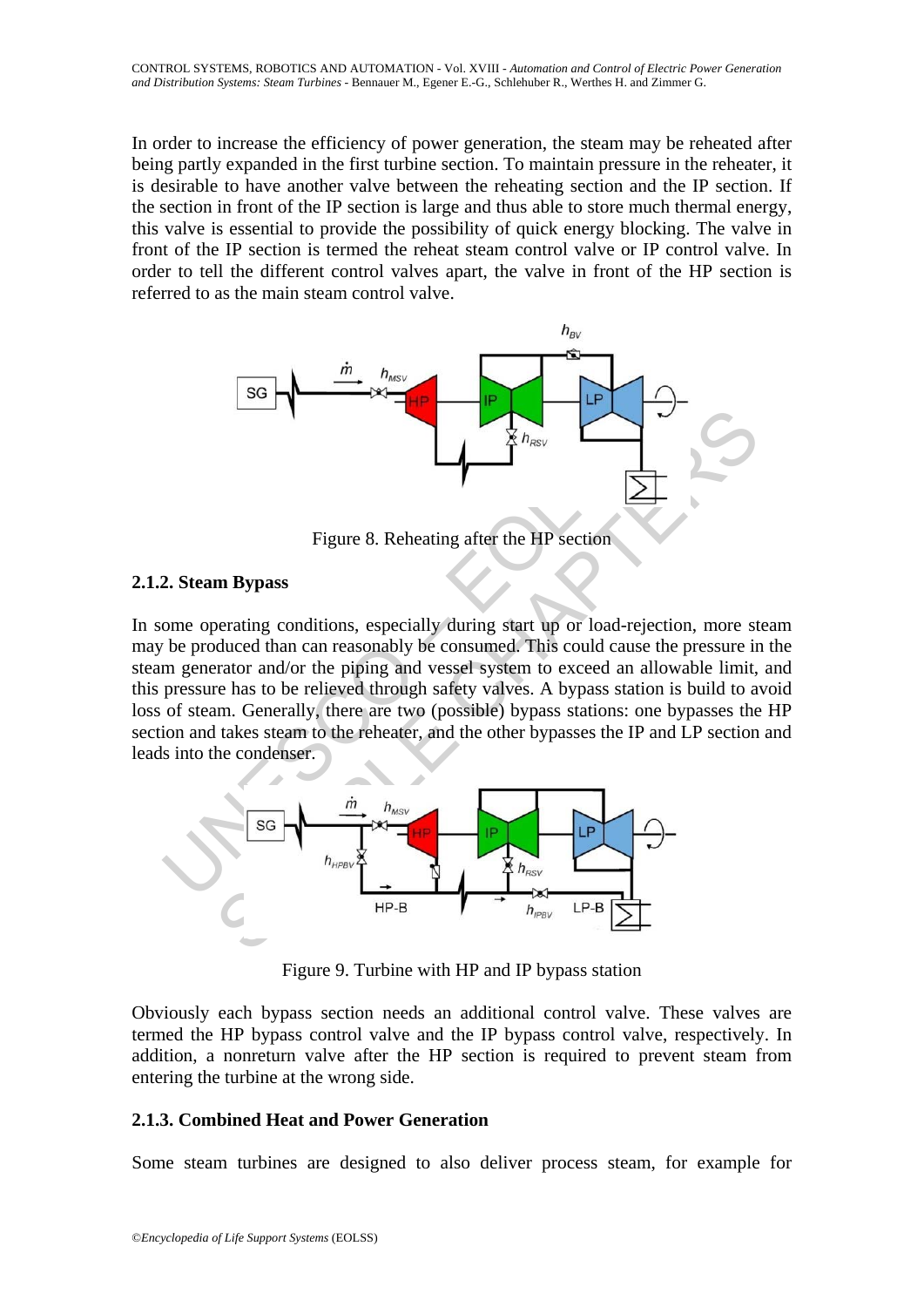manufacturing needs or public heating. These turbine types possess additional steam outlets and are known as extraction turbines. In general, process steam is extracted from the IP or LP section.



Figure 10. Process steam extraction, part drawing

Extraction turbines are further classified as bleeder turbines, where no effort is made to control the pressure of the extracted steam, and controlled extraction turbines*,* where the extraction steam pressure is kept constant.

In bleeder turbines, the pressure of the extracted steam varies according to the load imposed on the turbine. Controlled extraction turbines, in contrast, are designed to withdraw variable amounts of steam at constant pressure, irrespective of the turbine's actual load.

process steam which are the statement of the statement of the strategy and the strategy and the pressure of the extracted steam, and controlled extraction raction steam pressure is kept constant.<br>
Useder turbines, where no process  $\downarrow$ <br>
Figure 10. Process steam extraction, part drawing<br>
turbines are further classified as bleeder urbines, where no effort is made<br>
pressure of the extracted steam, and controlled extraction turbines, where<br>
it Obviously, the option of extracting process steam at constant pressure requires an additional valve. A butterfly valve is commonly used to maintain pressure in front of the steam extraction pipe. This type of valve is suitable for large piping diameters and is cheaper than the commonly used control valves in front of the HP and IP-sections. On the other hand it cannot be controlled as precisely as the other control valves.

# **2.2. Conversion from Mechanical Power into Electrical Power (Generator)**

The steam turbine and electrical generator are located on the same shaft. Therefore, although the conversion of mechanical power into electrical power is not an immediate function of the steam turbine, some basics of the generation of electrical current have to be considered and will be discussed briefly below.

A generator transforms the mechanical power *Pmech* delivered by the turbine into electrical power  $P_{el}$ . The generator is an almost linear system with conversion efficiency almost equal to one. Additionally, the time constant of the conversion is significantly smaller than the time constants of all other processes. Electrical details and oscillations between turbine and generator will be not dealt with in this context. Hence the power output of the overall power plant will be regarded as being equal to the mechanical power *Pmech*, produced by the turbine.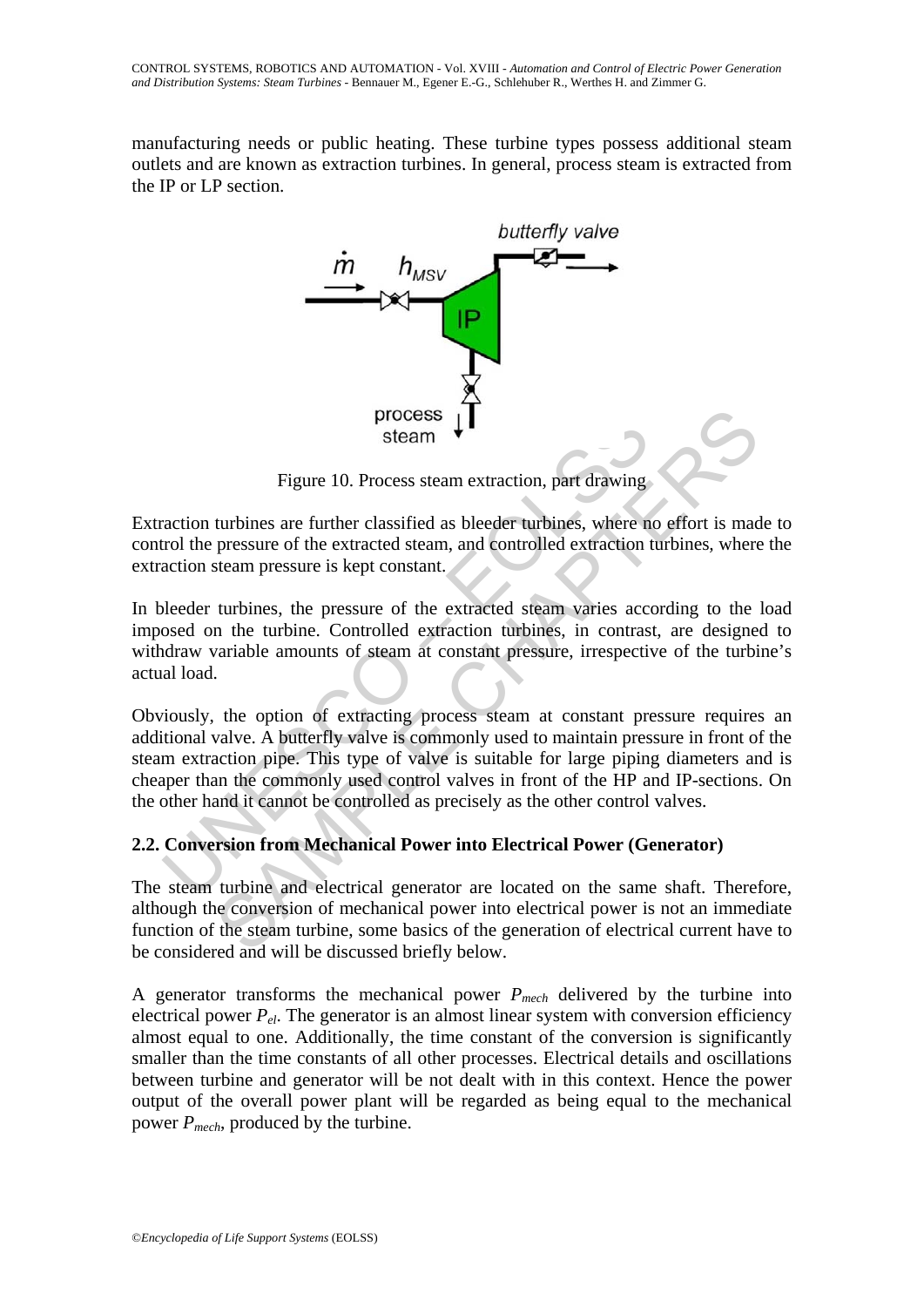-

- -

# TO ACCESS ALL THE **22 PAGES** OF THIS CHAPTER, [C](https://www.eolss.net/ebooklib/sc_cart.aspx?File=E6-43-33-03)[lick here](http://www.eolss.net/Eolss-sampleAllChapter.aspx)

#### **Bibliography**

Böhm H. (1994). Fossilbefeuerte Kraftwerke*. VGB Kraftwerkstechnik* **74**(3), pp. 173–186. [Overview on the state-of-the-art and development tendencies in fossil-fuelled power plants, in German.]

Fedderken W. and Kratzmeier A. (1993). Power plant operation and monitoring by remote control. *Siemens Power Journal*, 4, pp. 28–30. [A Practical example of power plant operation and monitoring by remote control is shown.]

Machowski J., Bialek J.W., Bumby J.R. (1997). *Power Systems Dynamics and Stability*. New York: John Wiley. [Exposition on the dynamics and stability of power systems.]

Ordys O.W., Pike A.W., Johnson M.A., Katebi R.M., and Grimble M.J. (1994). *Modelling and Simulation of Power Generation Plants*. London: Springer. [Overview of turbine process models.]

Pruschek R., Oeljekaus G., Haupt G., and Zimmermann G. (1997). *Kohlekraftwerke der Zukunft*. *BWK* 9– 12, pp. 370–395. [Future perspectives of coal fired steam power plants.] [In German.]

Siemens AG, Energieerzeugung KWU (1995). *Turbogenerators*. Internal report. [The development of generator materials, insulation systems, cooling systems an design features are described.]

Sill U. and Zörner W. (1996). *Steam Turbine Generators, Process Control, and Diagnostics*. Publics MCD. Siemens sales literature. [Portrait of Siemens/KWU's state-of-the-art turbine and turbine generator series, displaying process engineering fundamentals and basic software concepts]

erken W. and Kratzmeier A. (1993). Power plant operation and monitoriens Power Journal, 4, pp. 28–30. [A Practical example of power plant operat the control is shown.]<br>Horowski J., Bialek J.W., Bumby J.R. (1997). Power Sys V. and Kratzmeier A. (1993). Power plant operation and monitoring by remote cover Journal, 4, pp. 28–30. [A Practical example of power plant operation and monitority is shown.]<br>
in shown.]<br>
in Showns (The Sample of power UCPTE (1995). *Recommandations Relatives aux Reglares Primaire et Secondaire de la Frequence et de la Puissance dans l'UCPTE*. France: UCPTE. [Recommendations of the union for coordination of generation and transportation of electrical energy on primal and secondary frequency and power control.] [In French.]

Wood A.J. and Wollenberg B.F. (1996). *Power Generation Operation and Control*. New York: John Wiley. [Exploration of engineering and economic matters involved in planning, operating, and controlling power generation and transmission systems.]

#### **Biographical Sketches**

**Dipl.-Ing. Martin Bennauer** is research engineer at Siemens PG, Steam Turbines and Electrical Generators in Mülheim an der Ruhr (Germany). After graduating as an electrical engineer he was research assistant at the control engineering laboratory of the Ruhr-University Bochum. His fields of interest include identification and simulation of steam turbine dynamics as well as application and further development of robust control methods.

**Ernst-Günther Egener** is the head of the department of instrumentation and control for steam turbines at Siemens PG Mülheim, Germany. After graduating at the Engineering Academy in Essen he joined the KWU AG (now Siemens PG) and was responsible for developing automation systems for steam turbines. As a manager of the Electrical Control Department he was responsible for the technical specification of electrical components and systems.

**Rudolph Schlehuber** is a mechanical engineer at Siemens PG, Mülheim Germany. His areas of responsibility are turbine control, and dynamic simulation related to control actions, as well as